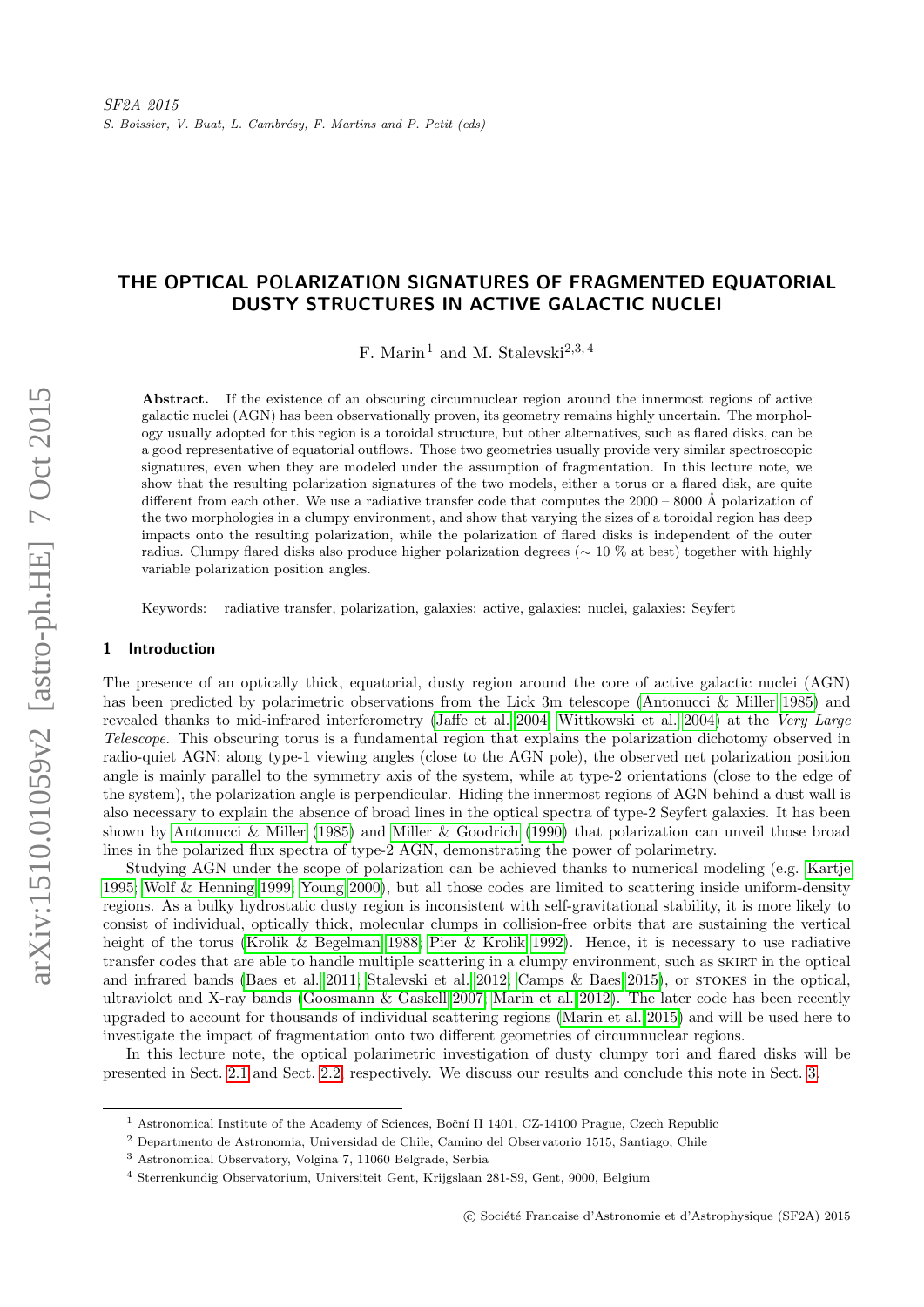

<span id="page-1-1"></span>Fig. 1. Polarization degree P (top) and polarization position angle Ψ (bottom) for an extended (left column) and a compact clumpy torus (right column). Polarization is plotted as a function of the observer's viewing angle for three different half-opening angles of the torus (solid black line:  $30^\circ$ , dashed red line:  $45^\circ$ , and dot-dashed orange line:  $60^\circ$ ), defined with respect to the symmetry axis of the model.

## 2 Polarization modeling

We used the Monte Carlo radiative transfer code stokes [\(Goosmann & Gaskell 2007;](#page-3-12) [Marin et al. 2012,](#page-3-13) [2015\)](#page-3-14) to compute the optical polarization of two different equatorial models, using torus and flared disk morphologies. Both geometries are investigated using a clumpy medium composed of hundreds of constant-density spheres filled with a Milky Way dust mixture. Each optically-thick clump has a radius of 0.3 pc and an optical depth in the V-band of 50. We fixed the filling factor of the models to 25 %. Both geometries have an inner radius of 0.25 pc, a distance to the accretion disk corresponding to the dust sublimation radius for  $L_{AGN} \approx 4 \times$  $10^{44}$  erg s<sup>-1</sup>, assuming T = 1500 K for the dust sublimation temperature [\(Barvainis 1987\)](#page-3-16). Note that, since here we are interested in polarization only, and not thermal dust re-emission, the actual AGN luminosity used in the models does not matter. The outer radius of the torus is not fixed by the unified model of AGN and is thought to span from a couple of parsecs to about 100 pc. Recent observations [\(Gandhi et al. 2015\)](#page-3-17) and studies [\(Marin et al. 2015\)](#page-3-14) tend to rule out extended dusty structures along the equator but this needs to be investigated further. This is particularly true as infrared spectral energy distributions are often not able to provide constraints on the outer dust radius (e.g. [Alonso-Herrero et al. 2011\)](#page-3-18). Hence, we adopt two different outer radii for our models; either 100 pc or 6 pc [\(Heymann & Siebenmorgen 2012\)](#page-3-19). We allow the torus halfopening angle to vary between 30°, 45°, and 60°, with respect to the symmetry axis of the model. Finally, we simulate the irradiating continuum using an isotropic point-like source emitting an unpolarized flux according to power-law intensity spectrum  $F_* \propto \nu^{-\alpha}$  with  $\alpha = 1$ .

#### <span id="page-1-0"></span>2.1 Fragmented tori

The resulting 2000 – 8000 Å polarization degree P and polarization angle  $\Psi$  of different fragmented tori are integrated and plotted in Fig. [1](#page-1-1) against the inclination of the observer. An inclination of 0◦ corresponds to a pole-on view and 90◦ corresponds to an edge-on viewing angle.

In the case of an extended clumpy torus (Fig. [1](#page-1-1) left column), the resulting polarization  $P$  increases with inclination, up to a maximum value that depends on the half-opening angle of the system. A maximum of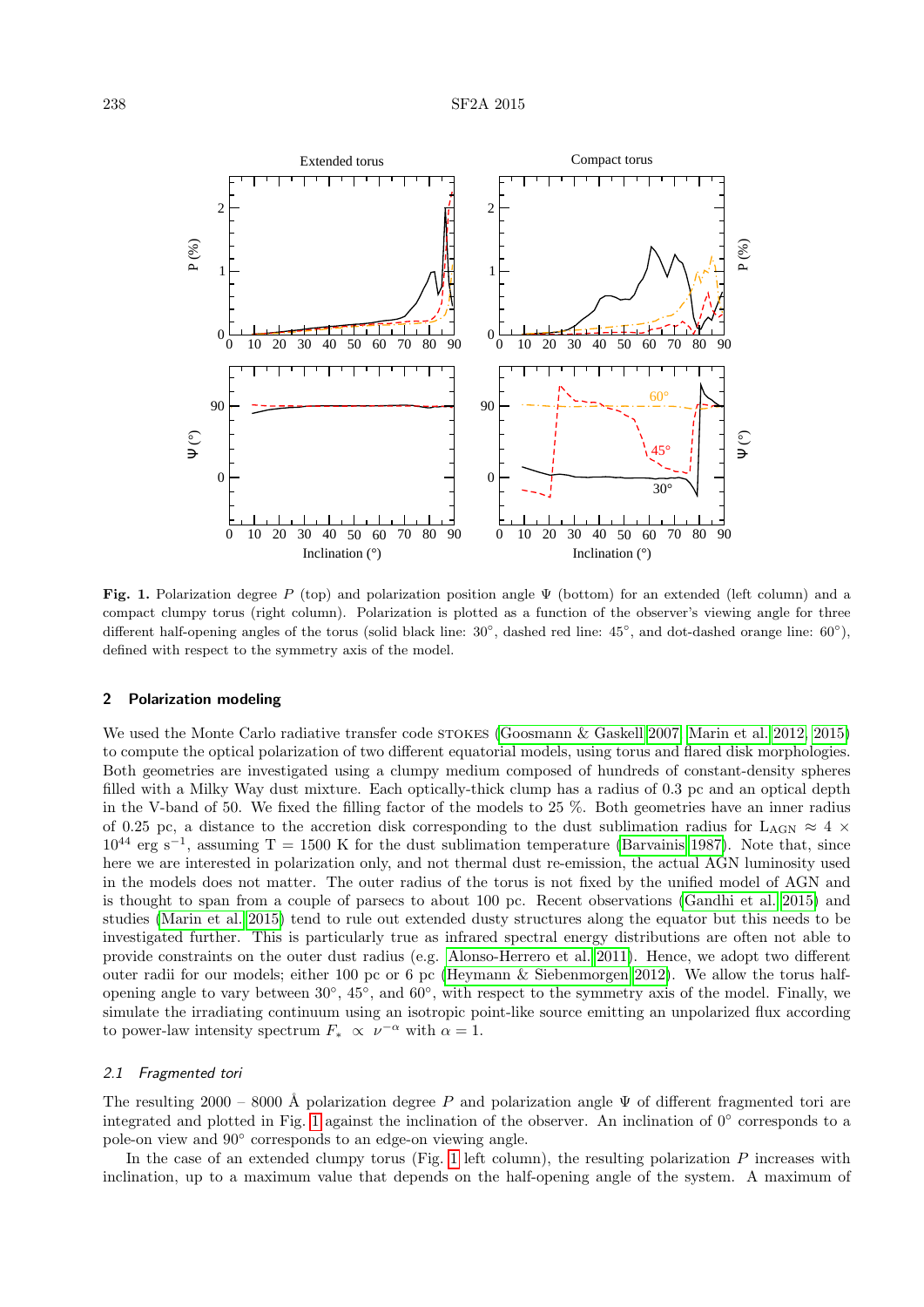

<span id="page-2-1"></span>Fig. 2. Same as Fig. [1,](#page-1-1) but for fragmented flared disks.

2 % is detected at extreme inclinations for tori with large half-opening angles. This is the result of multiple scattering between the dust clouds in an environment that enables radiation to escape even at inclinations where obscuration is maximum. The associated polarization position angle is equal to 90◦ , i.e. parallel to the projected symmetry axis of the torus. This is a geometrical effect predicted by [Kartje](#page-3-4) [\(1995\)](#page-3-4) and already reproduced in [Marin et al.](#page-3-14) [\(2015\)](#page-3-14), where photons scatter off the side walls of the dust structure and naturally yield parallel Ψ values.

Looking at compact dusty tori (Fig. [1](#page-1-1) right column), the maximum value of P is lower ( $\sim 1\%$ ) but does not peak as in the case of extended tori. This is due to the compactness of the model: the torus being smaller in diameter while sustaining a similar height (scaled with the half-opening angle), the region has a less oblate morphology. Hence, the angular dependence of opacity provides higher obscuration at intermediate inclinations and radiation escapes with more difficulty from the funnel. This geometrical effect also has an impact on the polarization angle as photons do not longer scatter preferentially along the midplane, resulting in polarization position angles orthogonal to the scattering plane for the cases where the half-opening angle of the model is lower than 60◦ . At large opening angles, where the resulting structure is geometrical flat, scattering will naturally produce parallel polarization angles.

### <span id="page-2-0"></span>2.2 Fragmented flared disks

The geometry of a flared disk is completely different from a torus, as the ratio of the disk thickness to the distance from the central black hole increases outward. Hence, we expect different signatures in terms of polarization.

Fig [2](#page-2-1) (left column) shows the polarization resulting from an extended flared disk. P drastically increases at viewing angles that matches the half-opening angle of the flared disk, with a maximum polarization degree of  $\sim$  10 % for a geometrically puffed-up region. The low P before this peculiar inclination is due to a direct view of the central engine, that emits unpolarized photons, hence diluting the net polarization percentage. The decrease of P when the observer's line-of-sight exceeds the flared disk horizon is due to canceling contribution of radiation with a perpendicular polarization angle scattered from the inner walls of the disk and photons scattered along the midplane, thus carrying a parallel  $\Psi$ . This trend can be observed in the polarization angle plot (Fig [2](#page-2-1)) bottom left), where the competition between parallel and perpendicular polarization drives the resulting P. At maximum inclinations,  $\Psi = 90^{\circ}$ , such as in the torus cases, for the same reasons: the gaps between the clouds allow photons that have scattered close to the equator to escape, carrying a parallel polarization position angle.